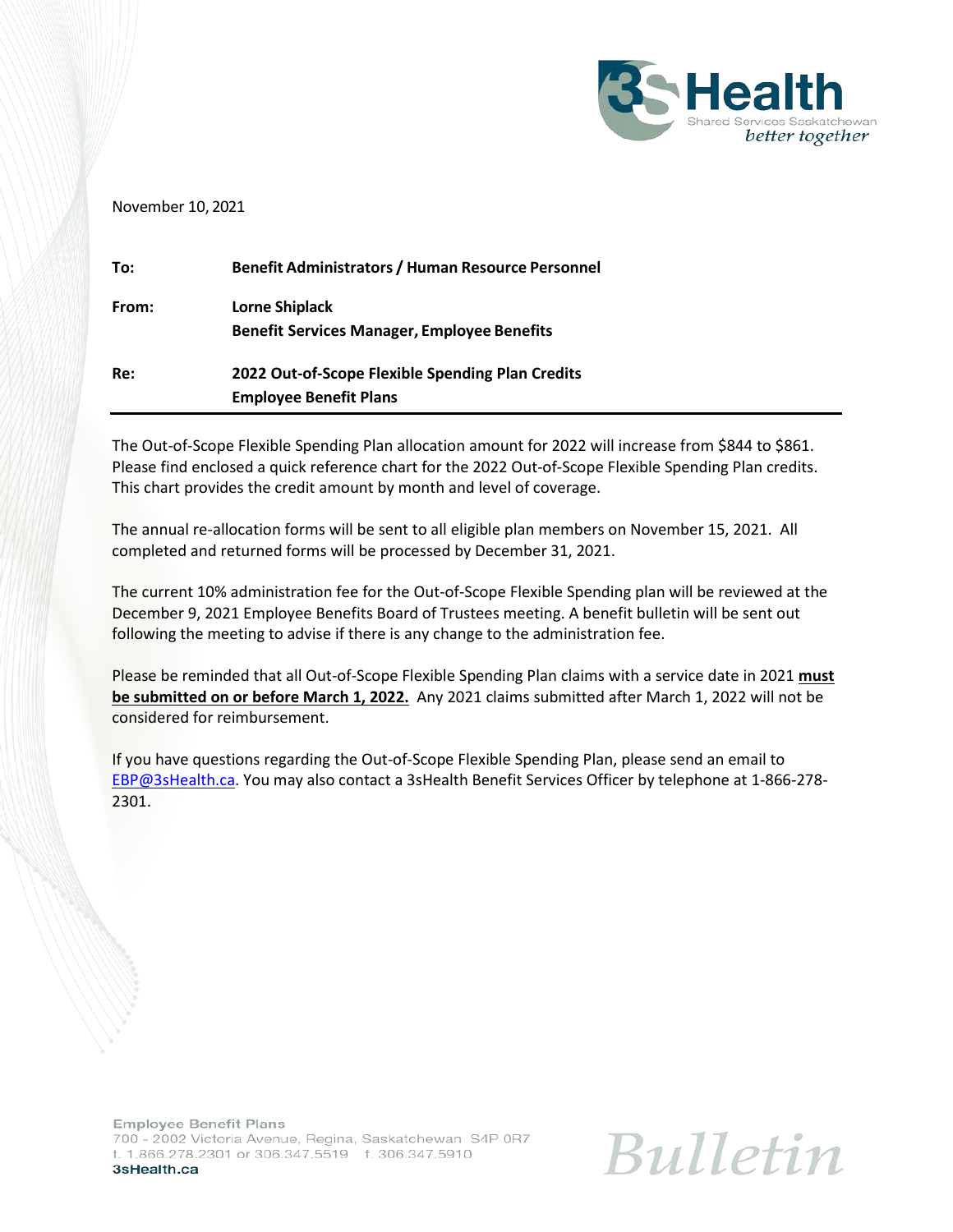

# 2022 Flexible Spending Plan Credits

As per plan guidelines, when an employee becomes eligible their credit amount is pro-rated based on the number of months remaining in the calendar year (excluding the month of eligibility even if they became eligible on the  $1<sup>st</sup>$  of the month). The calculations for 2022 are as follows:

**\$861 x level of coverage% x (remaining months/12 months in the year) = \$ credit amount**

#### **Eligible in January 2022**

*(Eligibility dates from January 1st – 31st)*

| <b>Level of Coverage</b> | <b>Calculation</b>               | <b>Credit Amount</b> |
|--------------------------|----------------------------------|----------------------|
| 50%                      | $$861 \times 50\% \times 11/12$  | \$394.63             |
| 60%                      | $$861 \times 60\% \times 11/12$  | \$473.55             |
| 70%                      | $$861 \times 70\% \times 11/12$  | \$552.48             |
| 80-100%                  | $$861 \times 100\% \times 11/12$ | \$789.25             |

#### **Eligible in February 2022**

*(Eligibility dates from February 1st – 28th)*

| <b>Level of Coverage</b> | <b>Calculation</b>              | <b>Credit Amount</b> |
|--------------------------|---------------------------------|----------------------|
| 50%                      | \$861 x 50% x 10/12             | \$358.75             |
| 60%                      | $$861 \times 60\% \times 10/12$ | \$430.50             |
| 70%                      | \$861 x 70% x 10/12             | \$502.25             |
| 80-100%                  | \$861 x 100% x 10/12            | \$717.50             |

#### **Eligible in March 2022**

*(Eligibility dates from March 1st – 31st)*

| <b>Level of Coverage</b> | <b>Calculation</b>             | <b>Credit Amount</b> |
|--------------------------|--------------------------------|----------------------|
| 50%                      | $$861 \times 50\% \times 9/12$ | \$322.88             |
| 60%                      | $$861 \times 60\% \times 9/12$ | \$387.45             |
| 70%                      | $$861 \times 70\% \times 9/12$ | \$452.03             |
| 80-100%                  | \$861 x 100% x 9/12            | \$645.75             |

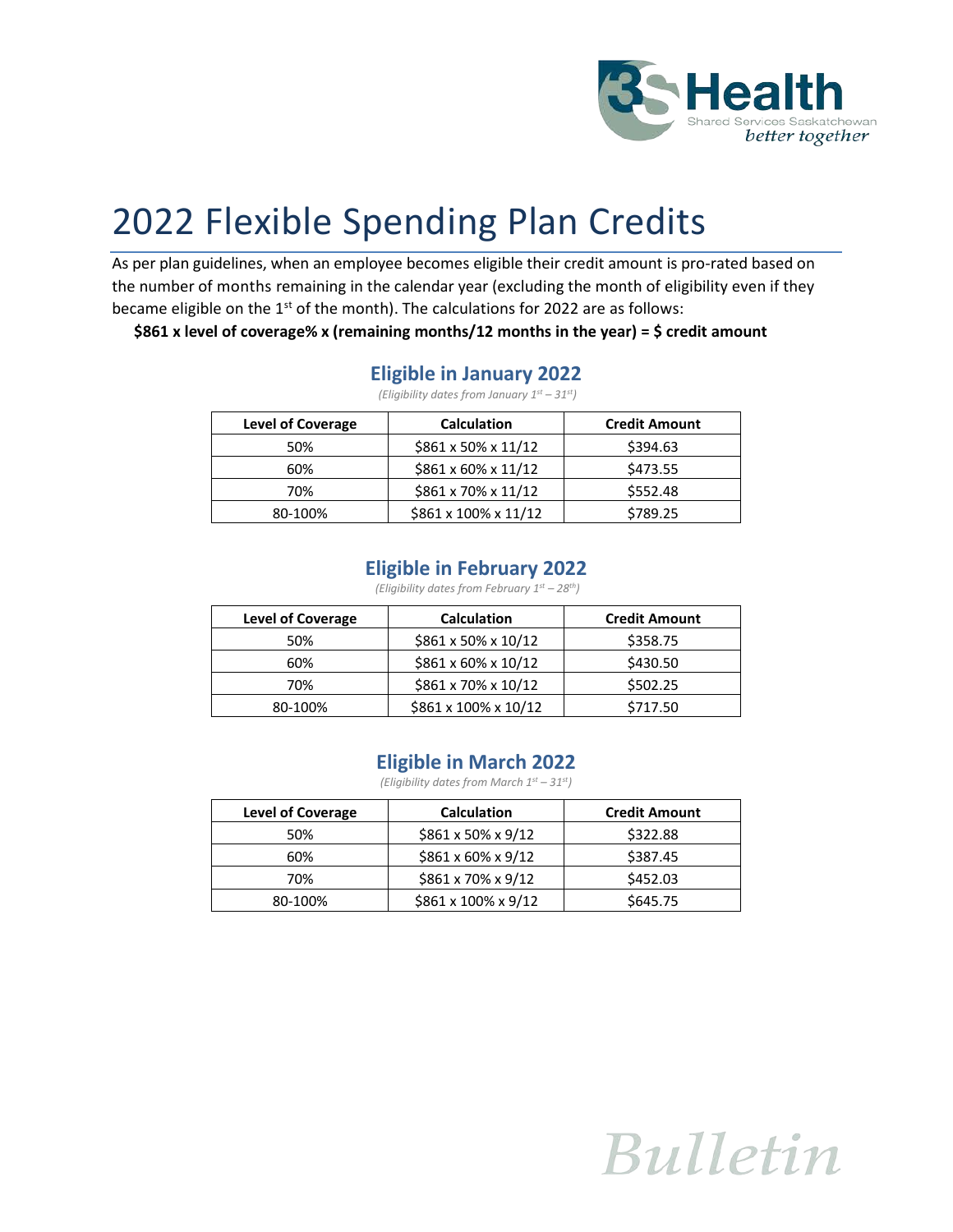

## **Eligible in April 2022**

| (Eligibility dates from April 1st - 30th) |                                |                      |  |
|-------------------------------------------|--------------------------------|----------------------|--|
| <b>Level of Coverage</b>                  | <b>Calculation</b>             | <b>Credit Amount</b> |  |
| 50%                                       | \$861 x 50% x 8/12             | \$287.00             |  |
| 60%                                       | $$861 \times 60\% \times 8/12$ | \$344.40             |  |
| 70%                                       | $$861 \times 70\% \times 8/12$ | \$401.80             |  |
| 80-100%                                   | \$861 x 100% x 8/12            | \$574.00             |  |

#### **Eligible in May 2022**

*(Eligibility dates from May 1st – 31st)*

| <b>Level of Coverage</b> | <b>Calculation</b>             | <b>Credit Amount</b> |
|--------------------------|--------------------------------|----------------------|
| 50%                      | $$861 \times 50\% \times 7/12$ | \$251.13             |
| 60%                      | \$861 x 60% x 7/12             | \$301.35             |
| 70%                      | \$861 x 70% x 7/12             | \$351.58             |
| 80-100%                  | \$861 x 100% x 7/12            | \$502.25             |

#### **Eligible in June 2022**

*(Eligibility dates from June 1st – 30th)*

| <b>Level of Coverage</b> | <b>Calculation</b>              | <b>Credit Amount</b> |
|--------------------------|---------------------------------|----------------------|
| 50%                      | $$861 \times 50\% \times 6/12$  | \$215.25             |
| 60%                      | $$861 \times 60\% \times 6/12$  | \$258.30             |
| 70%                      | $$861 \times 70\% \times 6/12$  | \$301.35             |
| 80-100%                  | $$861 \times 100\% \times 6/12$ | \$430.50             |

#### **Eligible in July 2022**

*(Eligibility dates from July 1st – 31st)*

| <b>Level of Coverage</b> | <b>Calculation</b>             | <b>Credit Amount</b> |
|--------------------------|--------------------------------|----------------------|
| 50%                      | $$861 \times 50\% \times 5/12$ | \$179.38             |
| 60%                      | $$861 \times 60\% \times 5/12$ | \$215.25             |
| 70%                      | $$861 \times 70\% \times 5/12$ | \$251.13             |
| 80-100%                  | \$861 x 100% x 5/12            | \$358.75             |

# **Eligible in August 2022**

*(Eligibility dates from August 1st – 31st)*

| <b>Level of Coverage</b> | <b>Calculation</b>              | <b>Credit Amount</b> |
|--------------------------|---------------------------------|----------------------|
| 50%                      | $$861 \times 50\% \times 4/12$  | \$143.50             |
| 60%                      | $$861 \times 60\% \times 4/12$  | \$172.20             |
| 70%                      | $$861 \times 70\% \times 4/12$  | \$200.90             |
| 80-100%                  | $$861 \times 100\% \times 4/12$ | \$287.00             |

**Employee Benefit Plans** 700 - 2002 Victoria Avenue, Regina, Saskatchewan S4P 0R7 t. 1.866.278.2301 or 306.347.5519 f. 306.347.5910 3sHealth.ca